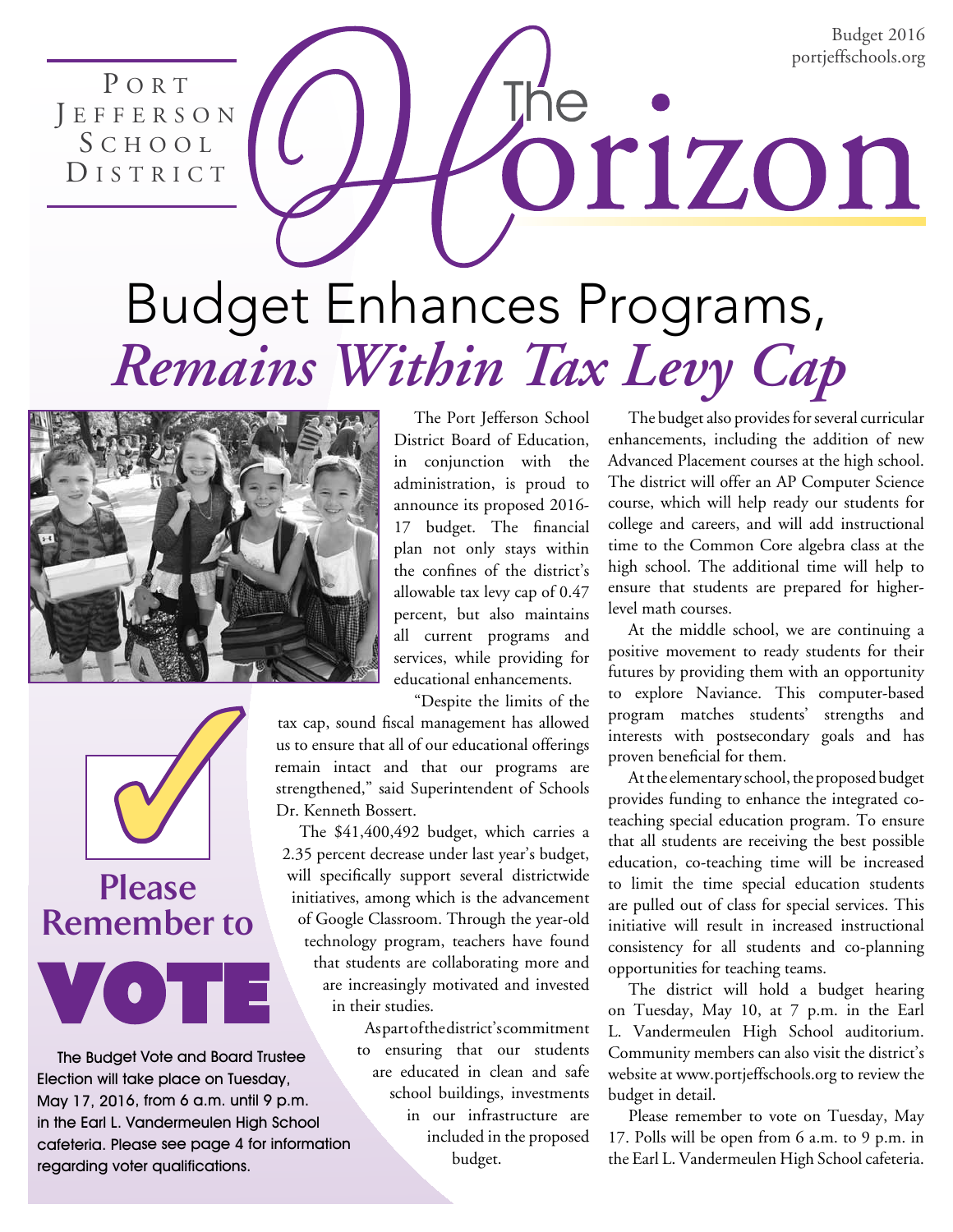The district is pleased to report that the 2016-17 budget includes New York State Gap Elimination Adjustment funds that had been previously cut from the state's budget.

The GEA was first enacted by New York State in the 2010-2011 school year as a way to help reduce the state's budget deficit. Each year since, Port Jefferson has lost thousands of dollars in state aid based on a state formula.

Port Jefferson will receive a net restoration of \$240,000 in aid. The funds will enable the district to add curricular enhancements, including integrated special education at the elementary school.

The integrated program will increase the amount of time inclusion teachers spend co-teaching. It will also provide students with differentiation in all subject areas throughout the school day.

# The district is piesased to report that the 2010-1/ bugget<br>
ancludes New York State Game Elimination Adjustment funds that<br>
and been previously cut from the state's budget.<br>
Accomplishment funds that<br>
and been previously c

#### **Academics**

- 23 students were named AP Scholars, seven earned the recognition of AP Scholar with Honor, 25 were named AP Scholars with Distinction, five were ranked as National AP Scholars and one was recognized with an AP International Diploma.
- Senior Jessie Gray was recognized with a Suffolk County High School Principals Association Principals Leadership Scholarship.
- The HS Science Olympiad team earned the chance to compete at the state competition in Syracuse.
- Ten MS students qualified to compete at the regional National History Bee contest.
- Senior Eric Kilgore was named a finalist in the 2016 National Merit Scholarship Program.
- MS student Aaron Held qualified for the state geography bee.
- Eighth-grader Lucas Rohman was named one of Johns Hopkins University's Brightest Young Students in the World.
- Senior Rachel Collins earned the title of Commended Student by the National Merit Scholarship Corporation.

#### **Arts**

- As part of a new music initiative at the ES, students are learning to play the keyboard in a lab setting.
- More than 30 student-musicians were selected to perform in the Suffolk County Music Educators' Association All-County Festival.
- Junior Chloe Dugourd earned a Golden Key as part of the annual Scholastic Art and Writing Awards for the Northeast Region.
- Ninth-grader Annalisa Welinder performed a violin solo with the Massapequa Philharmonic Orchestra.
- Six string students showcased their musical talents at the Long Island String Festival Association's Suffolk Secondary Festival.
- Sophomore Trey Pisano and eighth-grader Samuel Floio were selected to participate in the prestigious SCMEA All-County Instrumental Jazz Ensemble.
- Six MS musicians were selected to perform in the Long Island String Festival Association's Festival.
- Siblings Gani Ates and Sinan Ates performed in the 35th annual Howard Hovey Day of Tuba and Euphonium.

• Senior Parris Garant performed with the All-County Choir as part of SCMEA's All-County Music Festival.

#### **Athletics**

- Senior Matteo DeVincenzo won the New York State Championship wrestling title.
- The girls varsity soccer team won the Class C State Championship.
- Junior Jillian Colucci was named an All-American soccer player by the National Soccer Coaches Association of America.
- Four HS varsity hockey players were recognized at the Suffolk County Field Hockey Coaches Association dinner.
- HS student-athletes Elisabeth Gwydir and Matteo DeVincenzo were honored by the New York State Association for Health, Physical Education, Recreation and Dance as Suffolk Zone Student Leaders.
- Three varsity girls tennis team athletes competed at the Suffolk County tennis individual championships.
- Justin Julich took first place overall in the Peter Pan Division at the Disney Cross-Country Classic.
- Freshman Shane DeVincenzo recorded his first hole-in-one during a game at Port Jefferson Country Club.

#### **Altruism**

- The Student Organization raised more than \$600 for the Juvenile Diabetes Research Foundation through its Dodge to Cure Diabetes event.
- ES students raised \$4,900 for the American Heart Association through their school's annual Jump Rope and Hoops for Heart event.
- The National Honor Society collected bags of food at Stop and Shop for a December food drive.
- HS Environmental Club members "adopted" two chimpanzees through a fundraising project.
- MS students collected more than 500 personal care and food items for Port Jefferson's Welcome INN.
- Juniors JiWon Woo and Emma Schoepflin raised more than \$500 for the American Diabetes Association.
- Senior Nick Fedler earned the President's Volunteer Service Award for logging more than 202 volunteer service hours.
- The MS Student Council raised \$1,672 for the Leukemia and Lymphoma Society through a Pennies for Patients fundraiser.
- HS Student Organization members collected holiday gifts for 58 local families.
- The Varsity Club raised \$1,000 for cancer research through a "pink" volleyball tournament and a "No Shave November" fundraiser.
- Students districtwide raised \$6,486 for the Fortunato Breast Health Center at Mather Hospital.
- MS students collected more than 1,300 nonperishable goods to donate to local families in need.
- Leo Club members collected 50 boxes of food and \$250 in cash and gift cards for Island Harvest.
- Fifth-graders made more than 200 breast cancer awareness keychains for the Fortunato Breast Health Center at Mather Hospital.
- National Junior Honor Society and Interact Club members volunteered their time to clean up Camp Pa-Qua-Tuck.
- Six MS students teamed up to raise \$225 for the American Childhood Cancer Organization.
- HS varsity football players held a blood drive.

### **District Points of Pride**

- For the tenth consecutive year, the district was named a "Best Communities for Music Education" by the NAMM Foundation
- A creative persuasive writing unit designed by eighth-grade English teacher Kayleen Everitt was featured in the New York Times.
- The district was named one of the best districts for teacher support in New York State by Teacher.org.
- ES Principal Thomas Meehan was named a Person of the Year by the Port Times Record.
- The district hosted a college admissions panel that focused on topics such as the college essay, application submissions, the college visit and college entrance exams.
- The HS guidance department developed a planning guide for students in grades 9-12.
- For the third year in a row, the New York State Public High School Athletic Association presented the high school with a Scholar/ Athlete Team School of Distinction Award.
- The HS was once again named a Reward School by the New York State Education Department.
- The HS was named a 2015 Top American High School by Newsweek.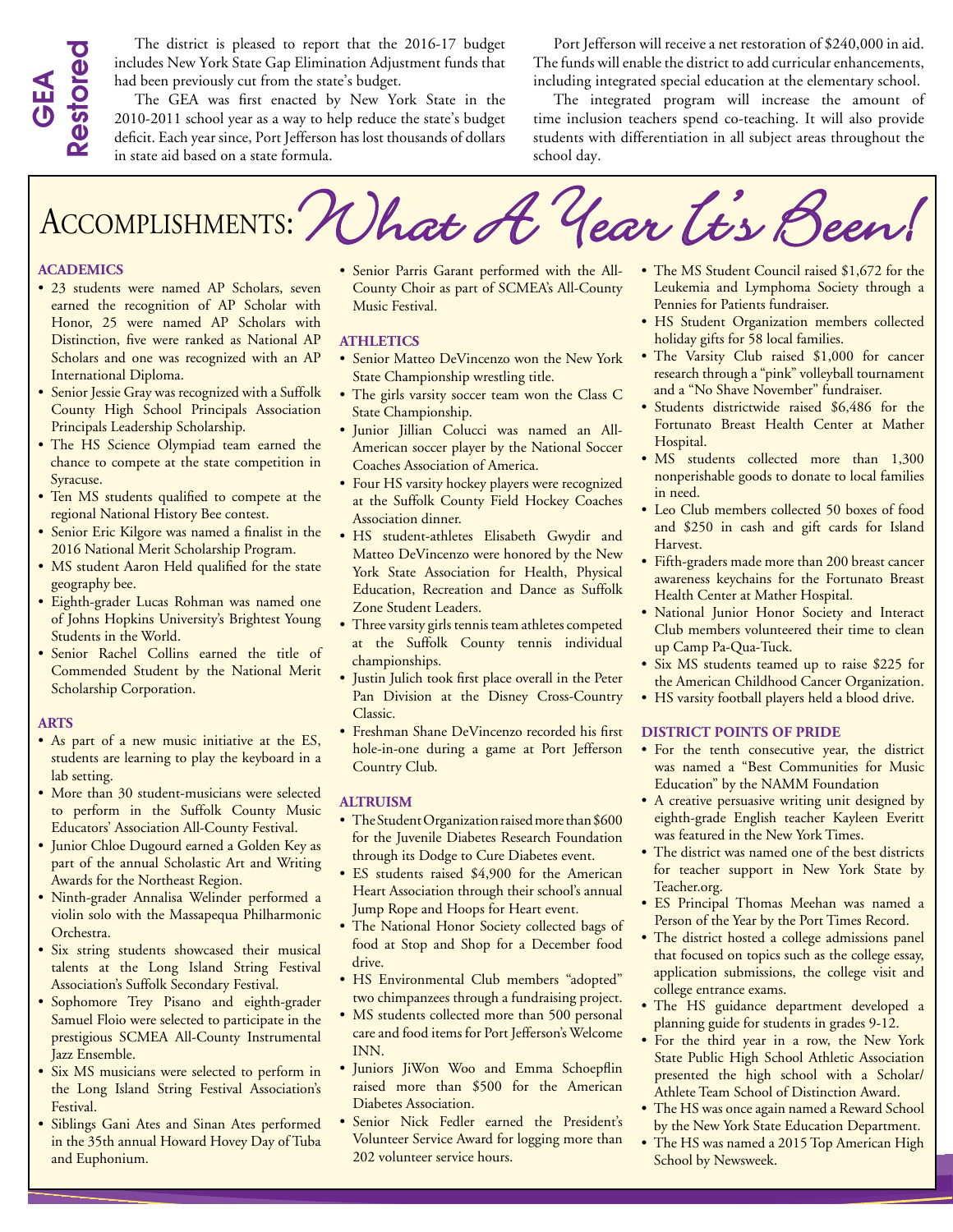# A Detailed Look at the Proposed Budget

| <b>ACCOUNT GROUP</b>                  | 2015-2016 ADOPTED 2016-2017 PROPOSED<br><b>BUDGET</b> | <b>BUDGET</b> | <b>ACCC</b>     |
|---------------------------------------|-------------------------------------------------------|---------------|-----------------|
| <b>General Support</b>                |                                                       |               | Health          |
| <b>Board of Education</b>             | \$28,508                                              | \$28,975      | <b>Psych</b>    |
| <b>District Clerk</b>                 | \$10,000                                              | \$10,000      | Drug F          |
| <b>District Meeting</b>               | \$4,150                                               | \$9,150       | Social          |
| <b>Chief School Administrator</b>     | \$356,810                                             | \$388,841     | Co-cui          |
| <b>Business Administrator</b>         | \$428,694                                             | \$526,635     | Intersc         |
| Auditing                              | \$88,342                                              | \$88,500      | <b>Total I</b>  |
| Treasurer                             | \$76,499                                              | \$77,900      |                 |
| <b>Fiscal Agent Fees</b>              | \$11,832                                              | \$11,500      | <b>Transp</b>   |
| Legal Fees                            | \$116,630                                             | \$93,500      | <b>Distric</b>  |
| Personnel                             | \$94,739                                              | \$127,309     | Contra          |
| Legal Ads                             | \$10,200                                              | \$10,000      | Transp          |
| <b>Public Information and Service</b> | \$55,226                                              | \$55,726      | Total 1         |
| Operation of Plant                    | \$1,768,409                                           | \$1,824,225   |                 |
| Maintenance of Plant                  | \$984,412                                             | \$987,285     | <b>Emplo</b>    |
| Central Printing and Mailing          | \$7,000                                               | \$40,000      | Emplo           |
| Data Processing - District            | \$74,561                                              | \$80,000      | <b>Teach</b>    |
| Data Processing - BOCES               | \$153,614                                             | \$155,809     | Social          |
| Unallocated Insurance                 | \$254,013                                             | \$261,581     | Worke           |
| Judgments & Claims                    | \$15,000                                              | \$15,000      | Life In:        |
| Assessments on School Property        | \$5,000                                               | \$5,000       | Unemp           |
| Administrative Charges - BOCES        | \$150,000                                             | \$145,000     | Health          |
| <b>Total General Support</b>          | \$4,693,639                                           | \$4,941,936   | <b>Total</b>    |
| <b>Instruction</b>                    |                                                       |               | Debt S          |
| Curriculum Development/Supervision    | \$563,868                                             | \$566,668     | Serial          |
| Supervision Regular School            | \$1,266,701                                           | \$1,276,427   | Tax Ar          |
| Regular School                        | \$10,970,076                                          | \$11,057,411  | Transf          |
| Elementary Gifted & Talented          | \$48,547                                              | \$48,725      | Transf          |
| <b>Special Education</b>              | \$4,718,170                                           | \$4,757,656   | Total I         |
| Occupational Education                | \$207,642                                             | \$208,000     |                 |
| Summer Instruction                    | \$12,000                                              | \$12,000      | Total /         |
| Library                               | \$275,361                                             | \$282,016     | <b>Total No</b> |
| Computer-Assisted Instruction         | \$811,603                                             | \$799,501     | <b>Tax Lev</b>  |
| Guidance                              | \$535,174                                             | \$555,496     | <b>Tax Lev</b>  |
|                                       |                                                       |               |                 |

| 2015-2016 ADOPTED 2016-2017 PROPOSED<br><b>BUDGET</b> | <b>BUDGET</b>                        |
|-------------------------------------------------------|--------------------------------------|
| \$249,011                                             | \$256,049                            |
| \$180,466                                             | \$183,344                            |
| \$48,677                                              | \$50,170                             |
| \$48,927                                              | \$50,420                             |
| \$304,835                                             | \$293,799                            |
| \$850,440                                             | \$845,397                            |
| \$21,091,498                                          | \$21,243,079                         |
|                                                       |                                      |
| \$85,349                                              | \$76,333                             |
| \$2,060,848                                           | \$2,165,900                          |
| \$94,645                                              | \$25,000                             |
| \$2,240,842                                           | \$2,267,233                          |
|                                                       |                                      |
| \$605,000                                             | \$550,000                            |
|                                                       | \$2,100,000                          |
| \$1,684,000                                           | \$1,750,000                          |
| \$110,000                                             | \$110,000                            |
| \$120,400                                             | \$120,000                            |
| \$230,000                                             | \$230,000                            |
| \$6,549,026                                           | \$6,774,000                          |
| \$11,514,426                                          | \$11,634,000                         |
|                                                       |                                      |
| \$1,301,963                                           | \$774,244                            |
| \$240,000                                             | \$240,000                            |
| \$15,000                                              | \$0                                  |
| \$1,300,000                                           | \$300,000                            |
| \$2,856,963                                           | \$1,314,244                          |
| \$42,397,368                                          | \$41,400,492                         |
| \$7,752,941<br>\$34,644,427                           | \$6,593,278<br>\$34,807,214<br>0.47% |
|                                                       | \$2,216,000                          |



Salaries \$19,447,672



Salaries \$19,447,672 Emp. Benefits \$11,634,000 BOCES \$1,998,709 Contractual \$2,236,787 Transportation \$2,165,900 Debt Service \$1,014,244 Tuition/Testing \$684, I 10 Utilities \$534,792 ■ Supplies \$478,794 Liability Insurance \$260,581 Equipment \$329,185 Textbooks \$164,903 Capital Projects \$300,000 Other \$20,265 Software \$99,950 Postage \$30,600